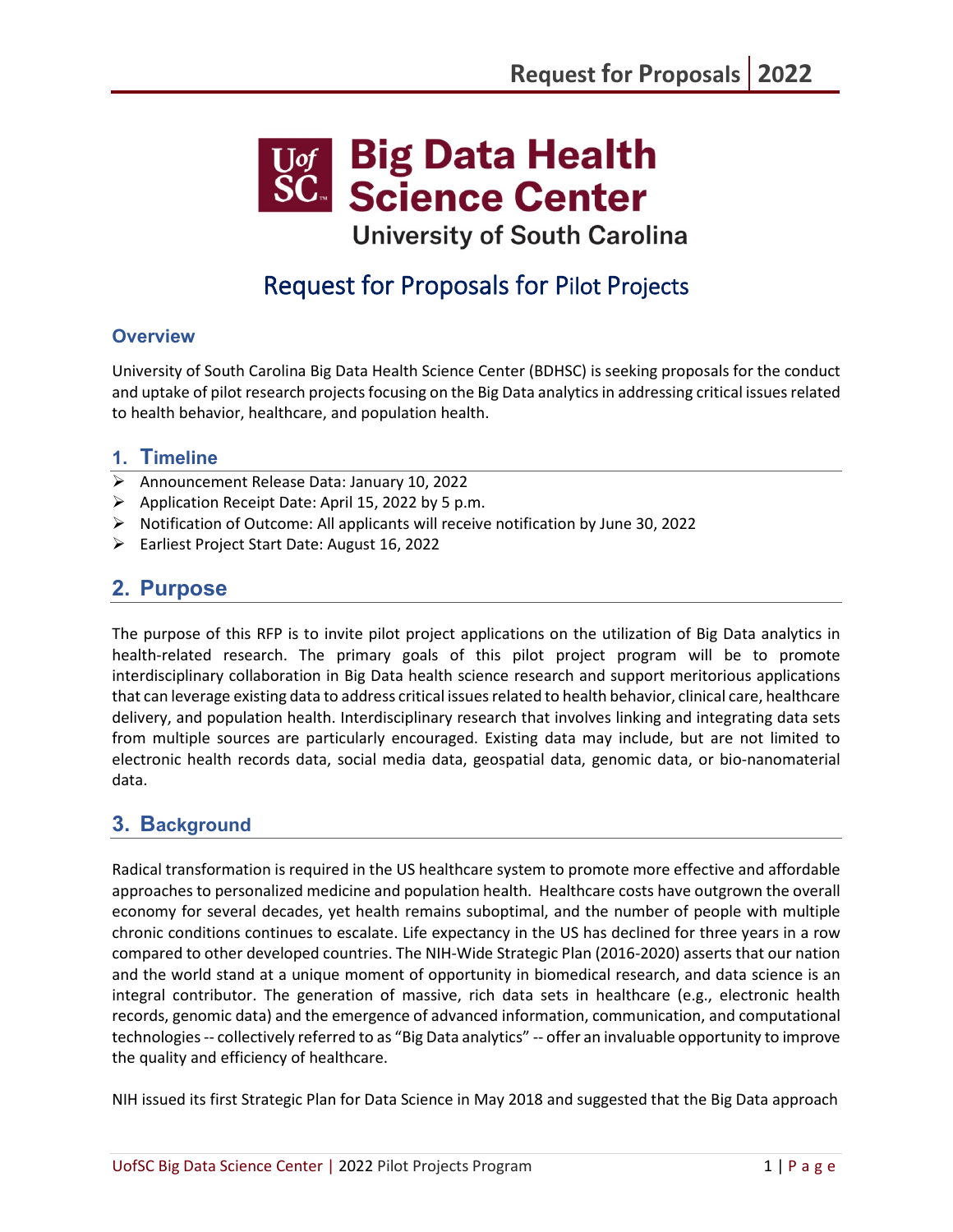will advance uniquely our understanding of disease prevention, identification, control, treatment, and delivery in the coming decades and will be key to reducing national and global health disparities. However, several critical gaps exist in utilizing such an approach, including the growing costs of managing data, "siloed" data resources with limited integration and interconnectivity, and an underutilization of Big Data approaches for clinical decision-making and research. A key reason for these gaps is a lack of data-science talent and limited leadership in the development, implementation, and evaluation of Big Data health analytics. The shortage of data scientists is projected to increase from 100,000 in 2012 to 240,000 by 2020. In response to this talent gap, academic institutions across the US, including several Ivy league universities and our aspirant peer institutions, have created data-science programs housed either in a Business or Engineering School, but few, if any, are currently focused on healthcare analytics.

With the support of UofSC excellence Initiative, the UofSC Big Data Health Science Center (BDHSC) aims to transform UofSC into a global leader in the focused field of Big Data health science analytics. To accomplish this mission, BDHSC has developed program activities around the following five strategic objectives: (1) Infrastructural and capacity building; (2) Professional development; (3) Community Engagement; (4) Academic training; and (5) Methodological advances. This pilot project program will serve the BDHSC mission by supporting and promoting interdisciplinary Big Data Health-related research across UofSC system. A total of 20 pilot projects were funded in 2020 and 2021 through a two-layer review process. The funded pilot projects can be found at BDHSC website: [https://bigdata.sc.edu/.](https://bigdata.sc.edu/)

## **4. Research Objectives and Scope**

The purpose of the pilot project program is to stimulate and promote interdisciplinary research in Big Data health sciences by supporting meritorious applications that utilize existing data sources in order to address critical issues related to health behavior, patient care, healthcare delivery, and population health. The program will support research that uses a variety of data sources, including electronic health records data, social media data, geospatial data, genomic data, bio-nanomaterial data, and other publicly available or acquirable data. The issues to be addressed by the pilot projects can also include a variety of health outcomes at individual, community, health system or population levels.

## **5. Eligibility**

Eligible applicants include all full-time faculty of the University of South Carolina system. Interdisciplinary collaboration across departments/schools/colleges is strongly encouraged. Each faculty can only serve as a lead PI on one application but can participate as Co-PI or Co-investigator on other applications in response to this request. BDHSC faculty are eligible to apply but are strongly encouraged to team up with non-BDHSC faculty.

BDHSC will accept resubmission of unfunded proposals that were submitted in 2020 or 2021 if the original proposal was substantially revised. A one-page introduction to resubmission is required for the resubmission.

BDHSC will not accept duplicate or highly overlapping applications that are currently funded or under review by extramural or intramural programs (e.g., UofSC ASPIRE).

This initiative will not support applications that propose to collect new data or develop a new data repository. Applications that propose only methodological or technological development, instrument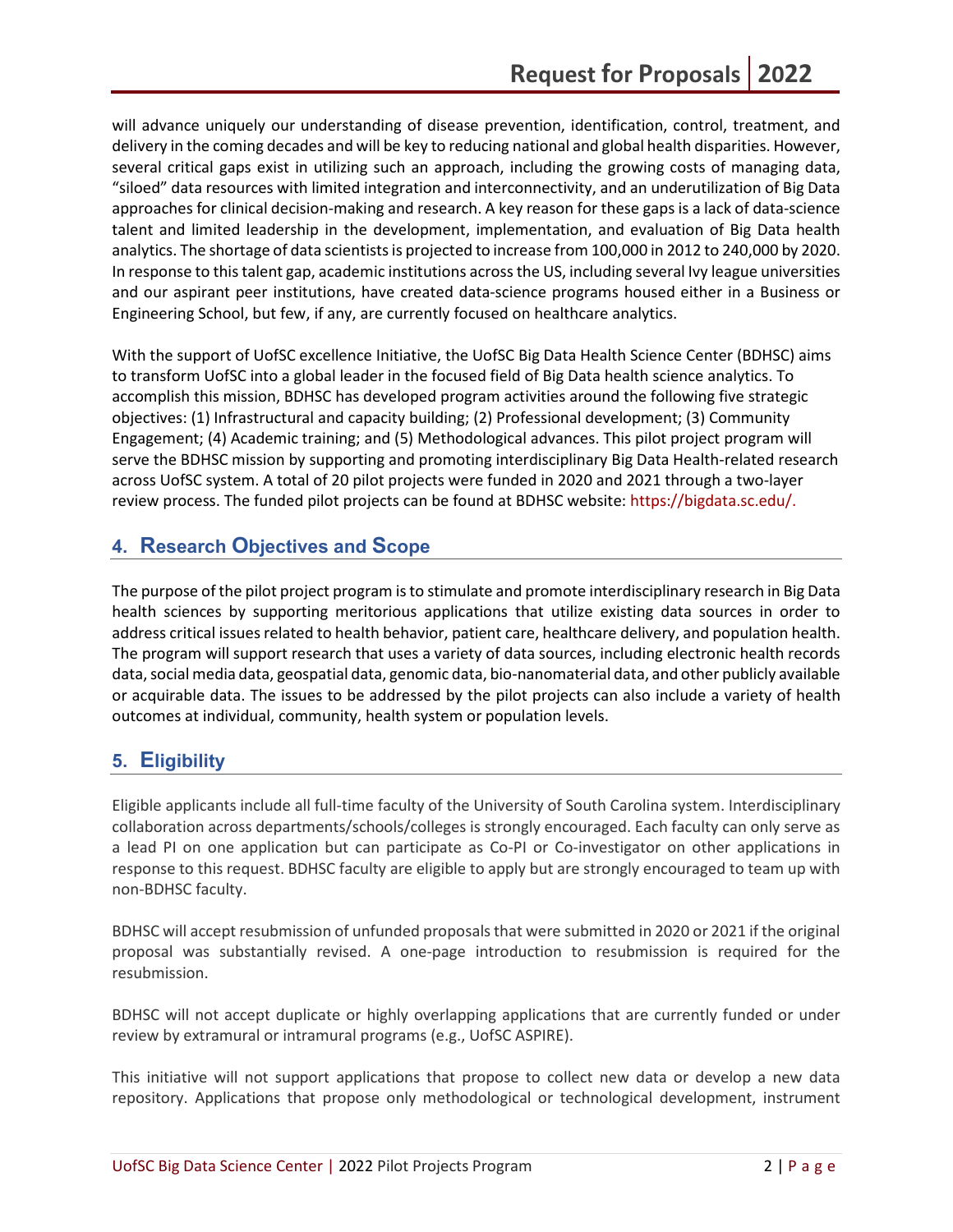purchase, analysis of data from a single behavioral or clinical trial or parallel analyses of separate trials are considered non-responsive to this request.

### **6. Funds Specifications**

BDHSC anticipates funding  $8$  to 10 applications in 2022 but the final number of awards depends on the number of meritorious applications, scientific programmatic interest, and availability of funds. Each application can request funds around \$30,000. An applicant may request a project period of 12 months beginning August 16, 2022. Under certain conditions and with justification, a longer project duration may be requested but only 12-month budget is allowed by each application.

### **7. Budget Information**

Budgets will be presented in general categories and include detailed justification. Although BDHSC intends to fund projects as closely as possible to the requested amount, it reserves the right to alter the amount depending on the number of proposals received and funds available.

#### *Allowable Costs*

- Stipends and fringe benefits for undergraduate and graduate students, post-doctoral fellows, and technicians
- Up to one month of salary and fringe may be included for the PI or UofSC-based Co-I if used directly to work on this project; Salary support can be divided among investigators but the total support cannot be more than one month.
- Costs of data acquisition and integration
- Data management and analytic software
- Technical consultancy (no more than 10% of the total budget unless justified otherwise)
- Project supplies
- Travel *essential* to conduct the project or present the research findings; justification must be provided
- Graduate student tuition and insurance

#### *Unallowable Costs*

- Costs in connection with degree requirements for faculty
- Administrative costs (secretary, clerk, custodian)
- Personal protective equipment
- Food (for use in research/as subject incentives)
- Professional dues
- Undergraduate student tuition
- Indirect costs

# **8. Application Procedure**

- 1. Develop a proposal narrative (up to **six pages**) that provides:
	- A brief discussion of the background and significance of the proposed idea, including its relation to the present state of knowledge in the field.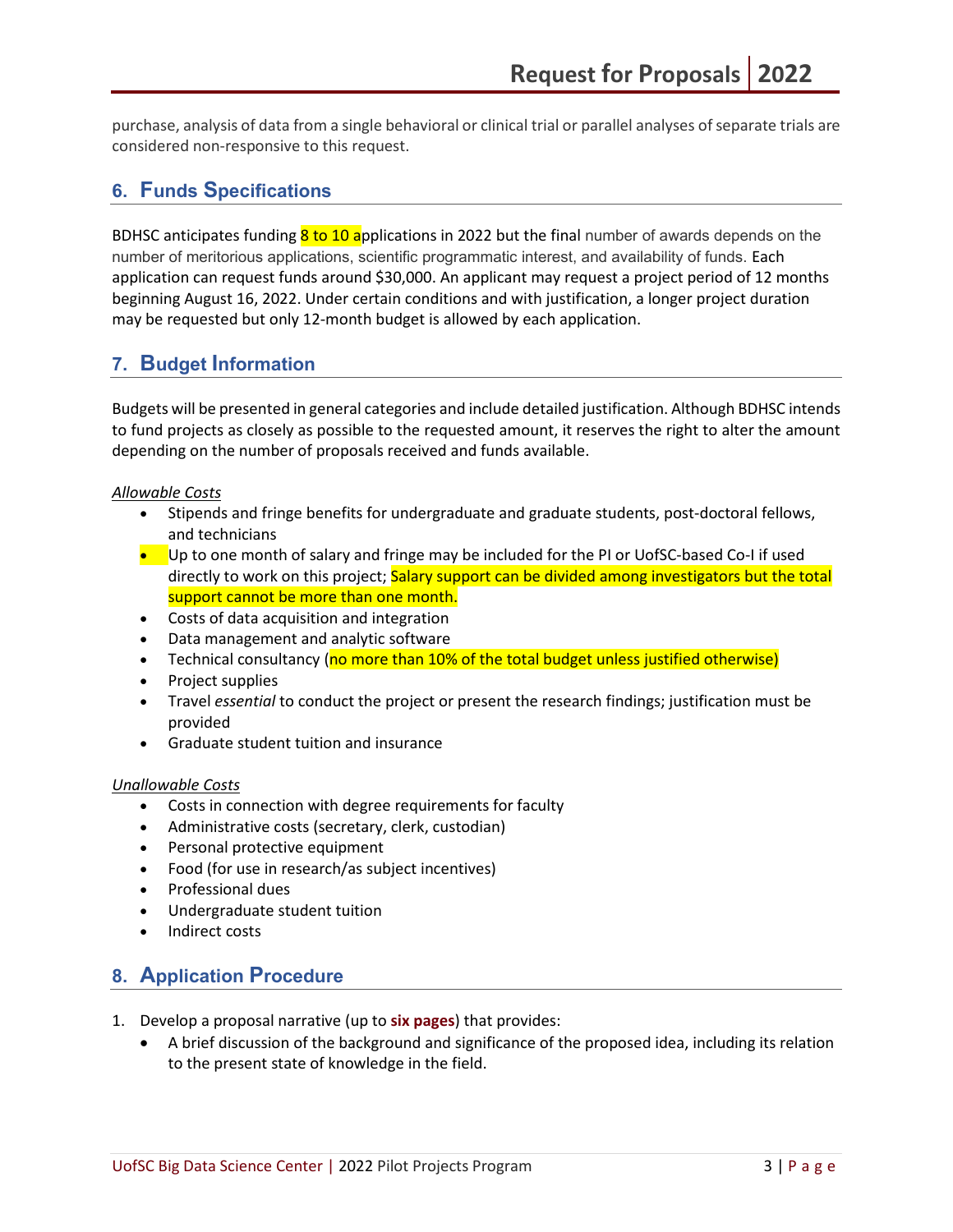- A detailed narrative of the project that includes the objectives, significance of the research, the research task and expected accomplishments of the project, the specific outcomes/deliverables of the project, a discussion of potential future external funding sources, and a timeline.
- A maximum of **one** page should be devoted to discussing how the research that you complete will promote career development, expand research into a new area, and/or provide preliminary data to be competitive for extramural funding.
- Proposal should be single-spaced with margins not less than one-half (.5) inch and using a font size not less than 11 pt. Recommended fonts include Arial, Georgia, Helvetica, and Palatino Linotype. References are not included in the narrative page limit.
- Attach a cover sheet that includes the project title, the total budget request, the PIs' names, colleges/schools/departments, and e-mail addresses, and a brief summary of the proposed work. The cover sheet is not included in the page limit for the proposal narrative.
- Up to one page introduction for resubmission of previously unfunded applications to BDHSC pilot project program. The introduction is not included in the page limit for the proposal narrative.
- 2. Attach the following supporting documentation, none of which is included in the narrative page limitation, to the end of the proposal narrative:
	- Bibliography, if applicable/ appropriate
	- Two-page biographical sketch/cv of the principal investigator(s) and also of the coinvestigator(s), if any, that includes:
		- o Education
		- o Professional experience
		- o Evidence of scholarship: most significant refereed journal articles, books, and book chapters, etc.
		- o Significant accomplishments and contributions
		- o Other information as appropriate
	- Current and pending support. Include current grant funding and pending grant funding.
	- A detailed budget and budget justification for total project costs consistent with the list of allowable costs shown above.
	- Appendices are allowed if highly relevant (e.g., letters of support for data access); however, do not use appendices to circumvent page limits.
- 3. Submit the completed proposal packet:
	- **Application Receipt Date: Thursday, April 15, 2022.**
	- *Applications submitted after 5:00 PM on the due date will be returned without review*.
	- Please submit all required documents to Ms. Miranda Cole, BDHSC Project Coordinator via email [mc95@mailbox.sc.edu](mailto:mc95@mailbox.sc.edu) (preferably in a single PDF file) by 5:00pm on the due date

# **9. Review Process**

Applications that are complete and responsive to this announcement will be evaluated for merit by UofSC faculty and external reviewers (layer 1 review). Each application will be reviewed by at least three reviewers who have the expertise in the areas of proposed research. The reviewers will provide an overall score and written comments for each application per the review criteria (see below). The BDHSC Steering Committee members will review the applications along with the score and written comments and make